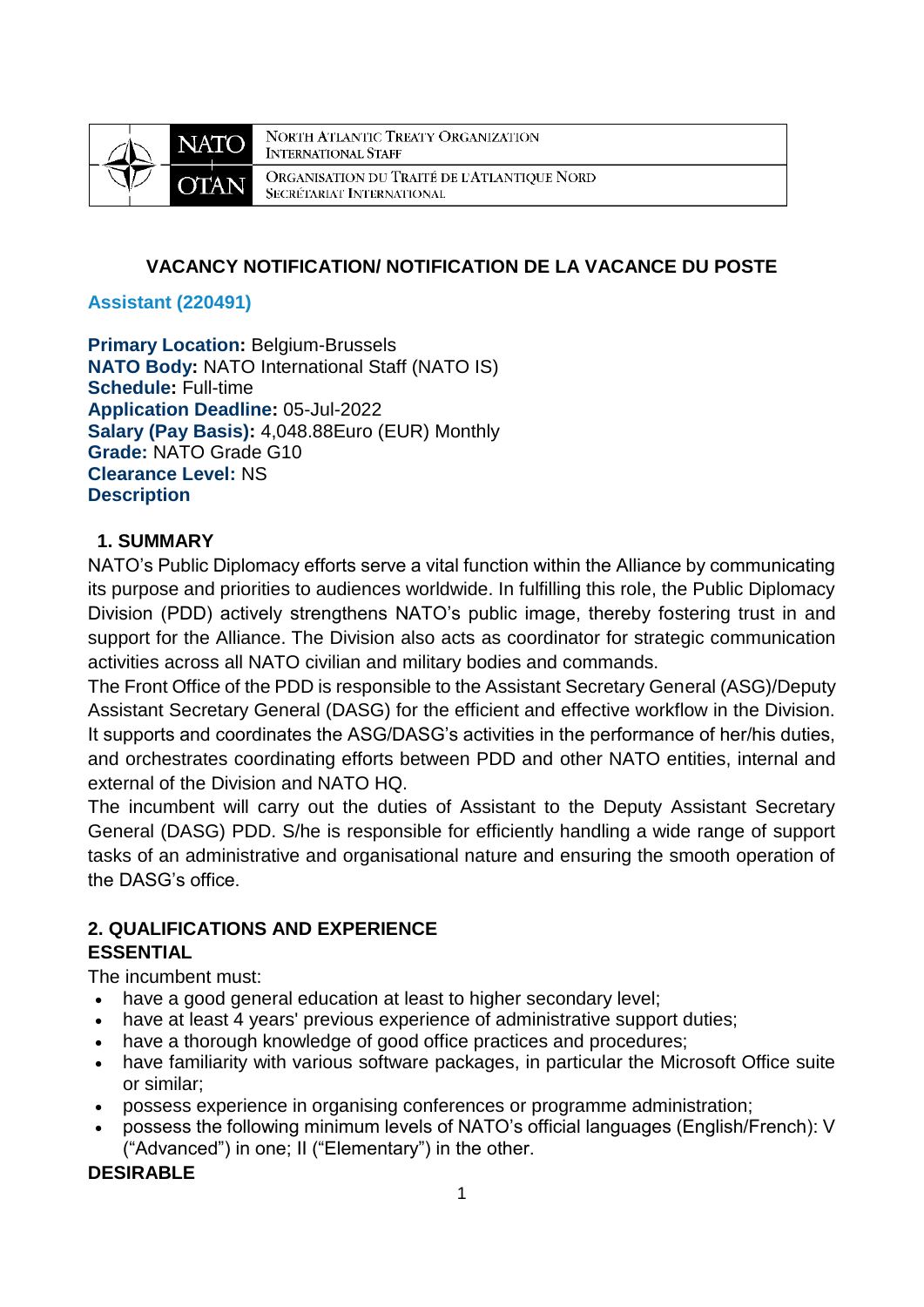The following would be considered an advantage:

- knowledge of an additional member country language;
- good understanding of NATO structure, organization and internal and related processes;
- a higher level in the second NATO official language;
- a higher education level.

# **3. MAIN ACCOUNTABILITIES**

### **Planning and Execution**

Assist with day-to-day, as well as mid/long term, administration. Organise and arrange meetings, and handle related details such as travel arrangements, missions coordination, as well as coordination of leave plans. Organise own workload to ensure the accurate and timely execution of duties.

### **Information Management**

Manage the DASG's schedule. Answer enquiries and incoming calls, arrange meetings and missions, and maintain the office diary. Oversee the information flow into and out of the office including retrieving and organising correspondence/documents (including classified information). Assist in the screening, filtering and distribution of incoming correspondence. Type and format all kinds of documents, including tables requiring careful presentation using the standard software packages used by NATO (Word, Excel and PowerPoint). Take minutes at Divisional or other meetings as necessary. Maintain an effective follow-up and/or reminder system for pending actions within the DASG's office. Maintain well-structured paper and electronic filing/archive systems.

### **Knowledge Management**

Collect, categorise, and track relevant information required for various tasks and projects. Record and distribute tasks from the Private Office. Draft memoranda and cover letters to documents and proofread various documents passing through the DASG's office, paying particular attention to correct grammar and style.

### **Stakeholder Management**

Support the preparation of meetings of the Committee for Public Diplomacy, including key documents and briefings, and act as point of contact for the committee. Liaise with Divisional and Organizational points of contact to ensure efficiency in daily management of workload and processes. Act as point of contact for initial requests addressed to the DASG of varying nature. Maintain lists of internal and external contacts.

### **Organisational Efficiencies**

Provide constructive suggestions to improve office procedures. Find ways to be faster, better and more effective in managing information and using office tools. Contribute to the identification of opportunities for organisational efficiencies within one's own field of expertise.

### **Expertise Development**

Proactively develop skills in areas such as planning and organising, new technology, languages and effective communication. Liaise with other Assistants to leverage knowledge.

Perform any other related duty as assigned.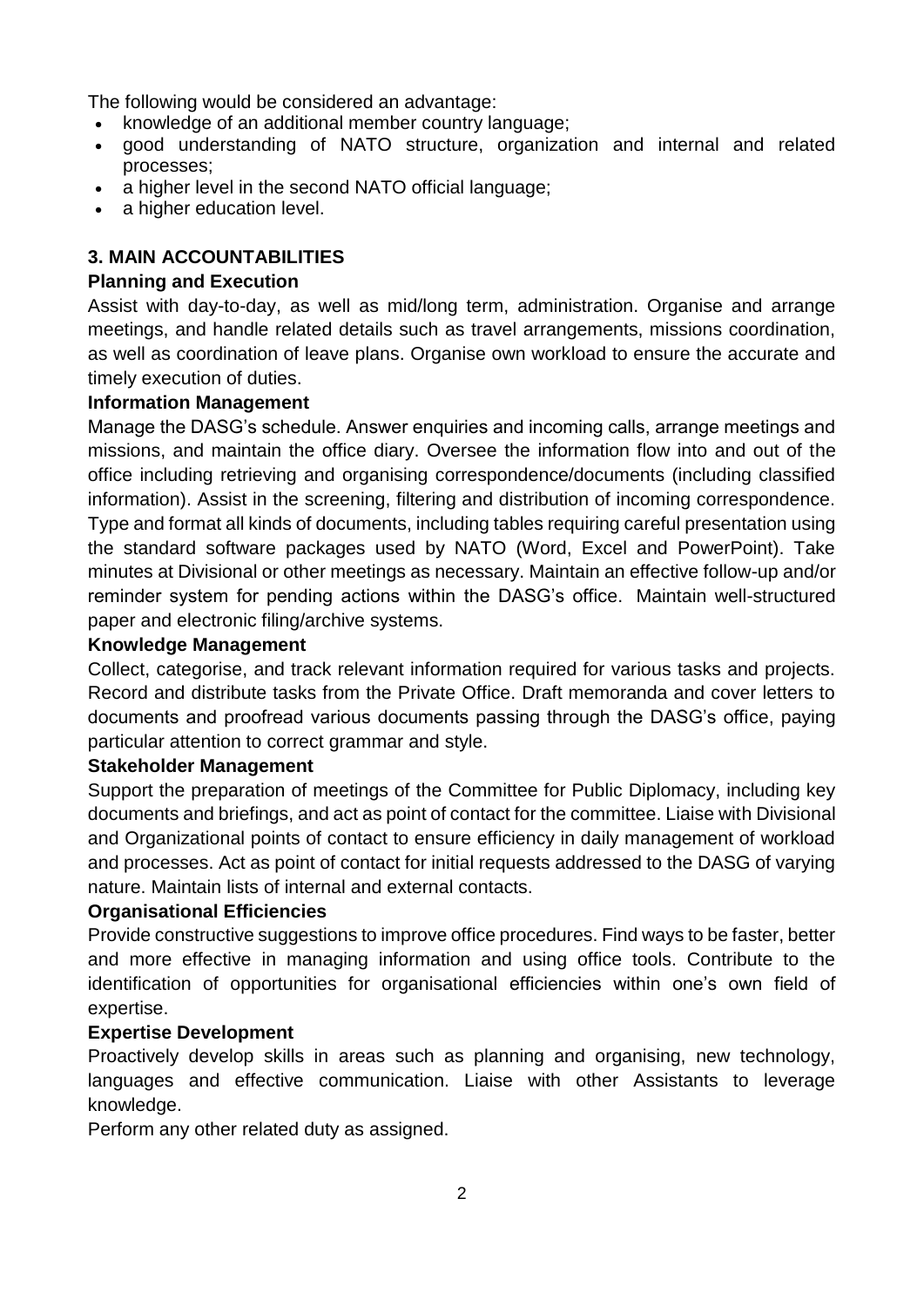# **4. INTERRELATIONSHIPS**

The incumbent reports to the DASG, PDD and maintains close working relationships with the Heads of Section and secretarial staff of the Division. S/he also works in close cooperation with the Assistants to the Assistant Secretary General (ASG), PDD and will be required to support her/his office in the absence of the Principal Assistant. Finally, s/he should be prepared to liaise with members of Delegations, Partner Missions, Divisions, Directorates, the International Military Staff (IMS) as well as external suppliers.

Direct reports: N/a

Indirect reports: N/a

# **5. COMPETENCIES**

The incumbent must demonstrate:

- Clarity and Accuracy: Checks own work;
- Customer Service Orientation: Takes personal responsibility for correcting problems;
- Empathy: Listens actively;
- Flexibility: Acts with flexibility:
- Initiative: Is decisive in a time-sensitive situation;
- Organisational Awareness: Understands the Organization's structure;
- Teamwork: Expresses positive attitudes and expectations of team or team members.

# **6. CONTRACT**

### **Contract to be offered to the successful applicant (if non-seconded): Definite duration contract of three years' duration; possibility of an indefinite duration contract thereafter**.

### Contract clause applicable:

In accordance with the NATO Civilian Personnel Regulations, the successful candidate will receive a definite duration contract of three years, which may be followed by an indefinite duration contract.

If the successful applicant is seconded from the national administration of one of NATO's member States, a 3-year definite duration contract will be offered, which may be renewed for a further period of up to 3 years subject to the agreement of the national authority concerned. The maximum period of service in the post as a seconded staff member is six years.

Serving staff will be offered a contract in accordance with the NATO Civilian Personnel Régulations.

# **7. RECRUITMENT PROCESS**

Please note that we can only accept applications from nationals of NATO member countries. Applications must be submitted using e-recruitment system, as applicable:

- For NATO civilian staff members only: please apply via the internal recruitment portal [\(link\)](https://nato.taleo.net/careersection/1/jobsearch.ftl?lang=en);
- For all other applications: www.nato.int/recruitment

Please note that at the time of the interviews, candidates will be asked to provide evidence of their education and professional experience as relevant for this vacancy.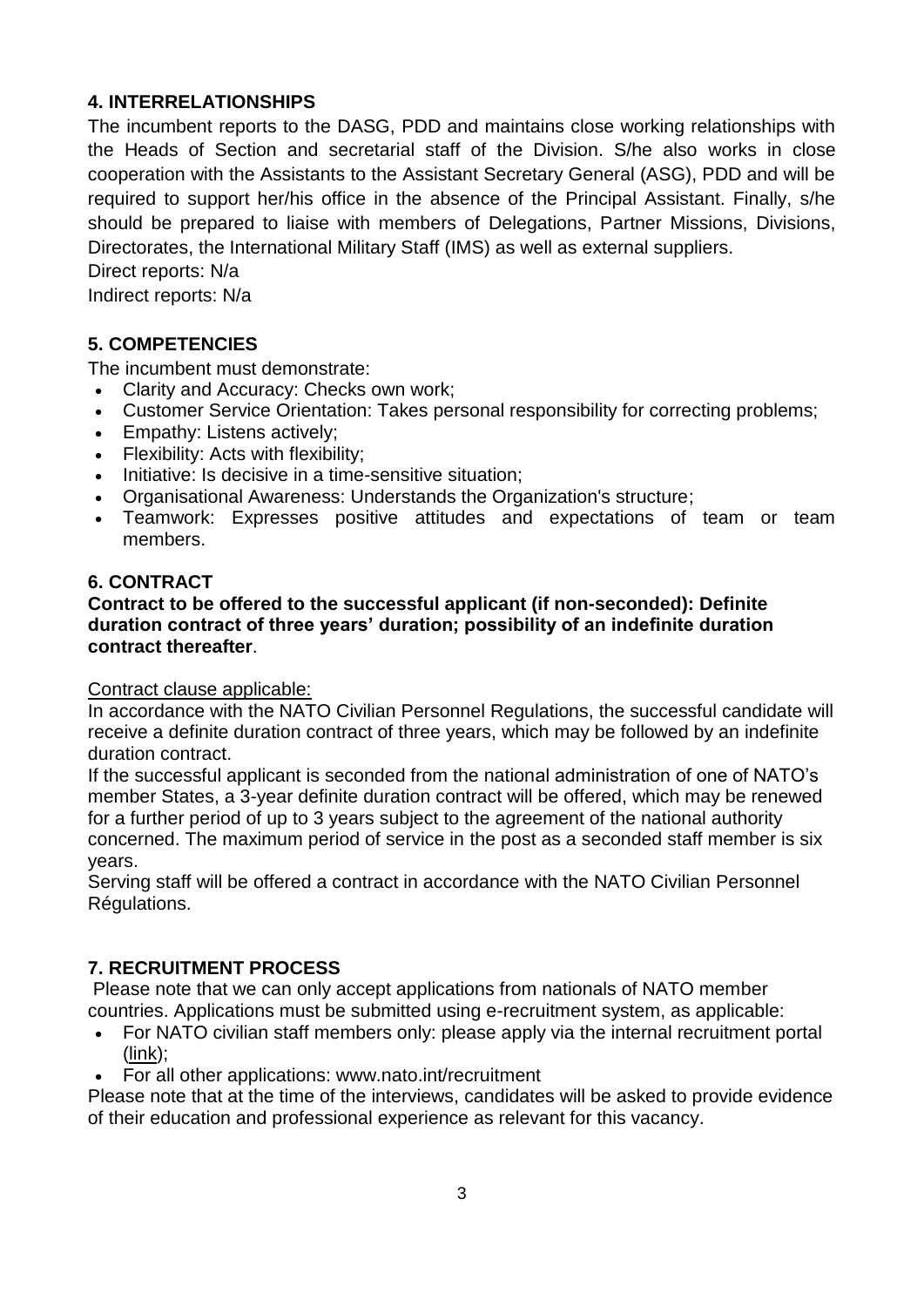Appointment will be subject to receipt of a security clearance (provided by the national Authorities of the selected candidate) and approval of the candidate's medical file by the NATO Medical Adviser.

More information about the recruitment process and conditions of employment, can be found at our website (http://www.nato.int/cps/en/natolive/recruit-hq-e.htm).

### **8. ADDITIONAL INFORMATION**

NATO is committed to diversity and inclusion, and strives to provide equal access to employment, advancement and retention, independent of gender, age, nationality, ethnic origin, religion or belief, cultural background, sexual orientation, and disability. NATO welcomes applications of nationals from all member Nations, and strongly encourages women to apply.

Building Integrity is a key element of NATO's core tasks. As an employer, NATO values commitment to the principles of integrity, transparency and accountability in accordance with international norms and practices established for the defence and related security sector. Selected candidates are expected to be role models of integrity, and to promote good governance through ongoing efforts in their work.

Due to the broad interest in NATO and the large number of potential candidates, telephone or e-mail enquiries cannot be dealt with.

Applicants who are not successful in this competition may be offered an appointment to another post of a similar nature, albeit at the same or a lower grade, provided they meet the necessary requirements.

The nature of this position may require the staff member at times to be called upon to travel for work and/or to work outside normal office hours.

The organization offers several work-life policies including Teleworking and Flexible Working arrangements (Flexitime) subject to business requirements.

Please note that the International Staff at NATO Headquarters in Brussels, Belgium is a non-smoking environment.

For information about the NATO Single Salary Scale (Grading, Allowances, etc.) please visit our [website.](https://www.nato.int/cps/en/natolive/86790.htm) Detailed data is available under the Salary and Benefits tab.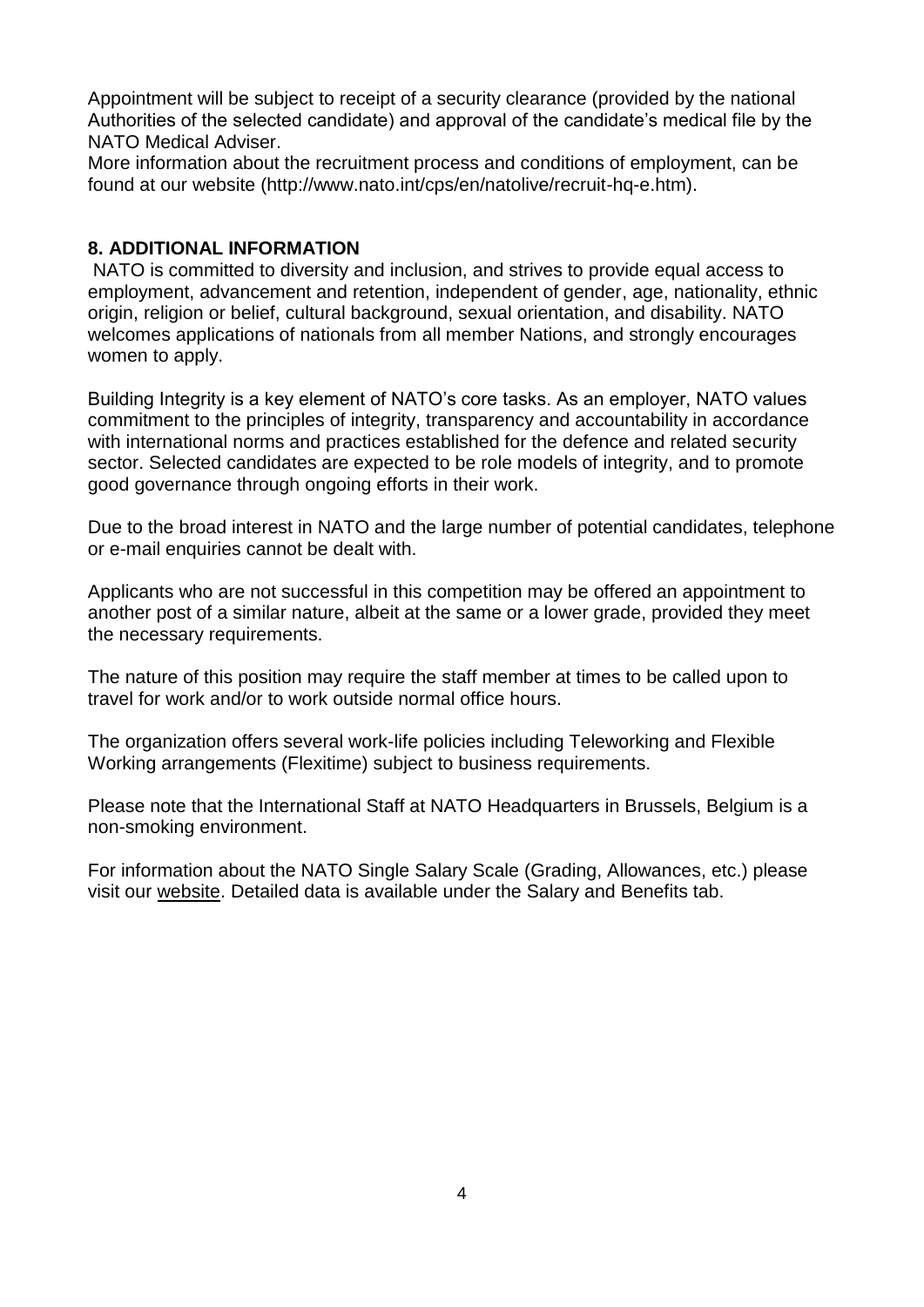# **Assistant(e) (220491)**

**Emplacement principal :** Belgique-Bruxelles **Organisation :** OTAN SI **Horaire :** Temps plein **Date de retrait :** 05-juil.-2022 **Salaire (Base de paie) :** 4 048,88Euro (EUR) Mensuelle **Grade** : NATO Grade G10 **Niveau de l'habilitation de sécurité :** NS **Description**

# **1. RÉSUMÉ**

Les activités de diplomatie publique de l'OTAN sont d'une importance capitale, car elles font connaître le but et les priorités de l'Alliance aux publics du monde entier. À cet effet, la Division Diplomatie publique (PDD) s'attache à promouvoir l'image publique de l'OTAN, de façon à renforcer le capital de confiance et le soutien dont bénéficie l'Alliance. Elle assure en outre la coordination des activités de communication stratégique de tous les organismes civils et militaires, ainsi que des commandements, de l'OTAN.

L'équipe de coordination de la PDD est responsable, devant la/le secrétaire général(e) adjoint(e) (ASG) et la/le secrétaire général(e) adjoint(e) délégué(e) (DASG) de la bonne organisation du travail au sein de la Division. Elle soutient l'ASG et la/le DASG dans l'exercice de leurs fonctions et coordonne leurs activités, et elle orchestre la coordination au sein de la Division et avec les autres entités de l'OTAN, que celles-ci fassent partie ou non du siège de l'OTAN.

La/Le titulaire du poste exerce les fonctions d'assistant(e) de la/du DASG pour la diplomatie publique. Elle/Il doit s'acquitter avec efficacité de toute une série de tâches de soutien d'ordre administratif et organisationnel et veiller au bon fonctionnement du bureau de la/du DASG.

### **2. QUALIFICATIONS ET EXPÉRIENCE ACQUIS ESSENTIELS**

La/Le titulaire du poste doit :

- avoir une bonne instruction générale, au moins du niveau secondaire supérieur ;
- avoir au moins quatre années d'expérience du soutien administratif ;
- avoir une connaissance approfondie des bonnes pratiques et procédures de bureau ;
- avoir une bonne connaissance de différents logiciels, en particulier de la suite Microsoft Office ou d'applications similaires ;
- avoir une expérience de l'organisation de conférences ou de la gestion administrative de programmes ;
- avoir au minimum le niveau de compétence V (« avancé ») dans l'une des deux langues officielles de l'OTAN (anglais/français), et le niveau II (« élémentaire ») dans l'autre.

# **ACQUIS SOUHAITABLES**

Seraient considérés comme autant d'atouts :

- la connaissance d'une autre langue d'un pays membre de l'OTAN ;
- une bonne compréhension de la structure et de l'organisation de l'OTAN, ainsi que de ses processus internes et apparentés ;
- un niveau de connaissance de la seconde langue officielle de l'Organisation supérieur au niveau exigé ;
- un niveau d'études plus élevé.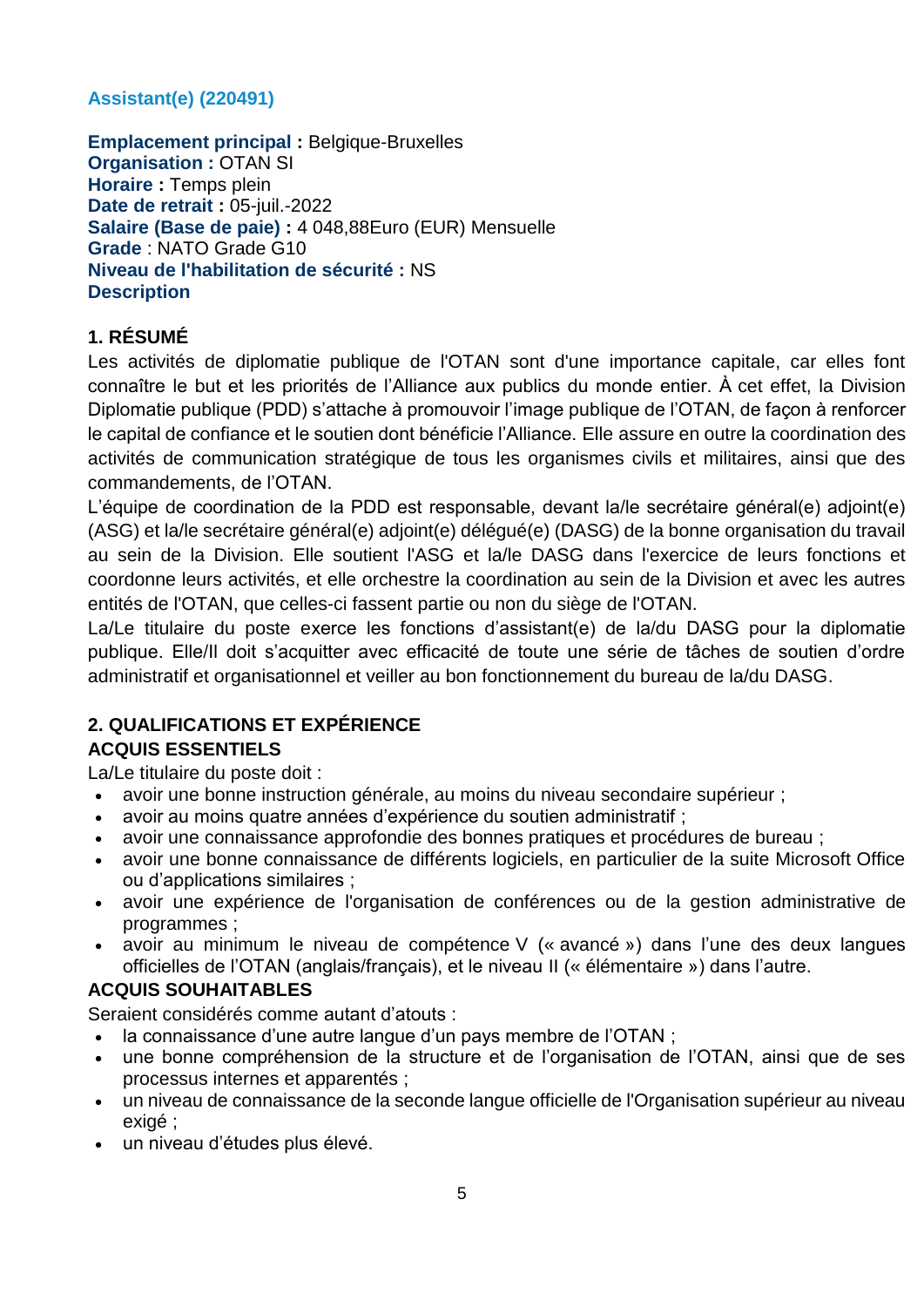# **3. RESPONSABILITÉS PRINCIPALES**

### **Planification et exécution**

Contribue aux tâches administratives, tant au quotidien que sur le moyen et le long terme. Organise les réunions et s'occupe des formalités y afférentes (voyages, coordination des missions), et coordonne les prévisions de congés. S'organise de façon à exécuter son travail de manière rigoureuse et dans les délais impartis.

### **Gestion de l'information**

Gère l'emploi du temps de la/du DASG. Répond aux demandes d'information et aux appels entrants, organise les réunions et les missions, et tient à jour l'agenda du bureau. Contrôle le flux des informations entrantes et sortantes (y compris les informations classifiées), trie et classe notamment la correspondance et les documents. Aide au filtrage et à la diffusion de la correspondance entrante. Dactylographie et met en forme toutes sortes de documents, y compris des tableaux nécessitant une présentation soignée, au moyen des logiciels utilisés à l'OTAN (Word, Excel, PowerPoint). Prend des notes aux réunions organisées au niveau de la division et à d'autres réunions, lorsqu'il y a lieu. Tient à jour un système efficace de suivi et/ou de rappel des travaux en cours au bureau de la/du DASG. Tient à jour des systèmes de classement/d'archivage électroniques et sur papier bien organisés.

### **Gestion des connaissances**

Rassemble les informations utiles pour différents projets et tâches, les classe par catégorie et en assure le suivi. Enregistre et distribue les tâches venant du Cabinet. Rédige des mémorandums et des notes destinées à accompagner les documents, et relit divers documents qui passent par le bureau de la/du DASG en veillant tout particulièrement à la grammaire et au style.

#### **Gestion des parties prenantes**

Contribue à la préparation des réunions du Comité de la diplomatie publique, notamment des principaux documents et exposés y afférents, et sert de point de contact pour le Comité. Se tient en liaison avec les points de contact des autres divisions et entités pour une gestion quotidienne efficace de la charge de travail et des processus. Sert de point de contact pour toute nouvelle demande soumise à la/au DASG. Tient à jour les listes de contacts internes et externes.

### **Efficacité organisationnelle**

Fait des propositions constructives pour améliorer les méthodes de travail. S'efforce d'optimiser la gestion des informations et l'utilisation des outils bureautiques (rapidité, qualité, efficacité). Contribue à identifier des occasions de renforcer l'efficacité organisationnelle dans son domaine d'expertise.

### **Développement de l'expertise**

Développe de façon proactive ses compétences dans des domaines tels que la planification et l'organisation, les nouvelles technologies, les langues et la communication. Se tient en liaison avec d'autres assistant(e)s pour améliorer ses connaissances.

S'acquitte de toute autre tâche en rapport avec ses fonctions qui pourrait lui être confiée.

### **4. STRUCTURE ET LIAISONS**

La/Le titulaire du poste relève de la/du DASG pour la diplomatie publique et entretient des relations de travail étroites avec les chefs de section et le personnel du secrétariat de la Division. Travaillant en coopération étroite avec le secrétariat de l'ASG pour la diplomatie publique, elle/il est appelé(e) à venir renforcer ce secrétariat en l'absence de l'assistant(e) principal(e). Enfin, elle/il doit être apte à travailler avec les membres des délégations des pays de l'Alliance, des missions des pays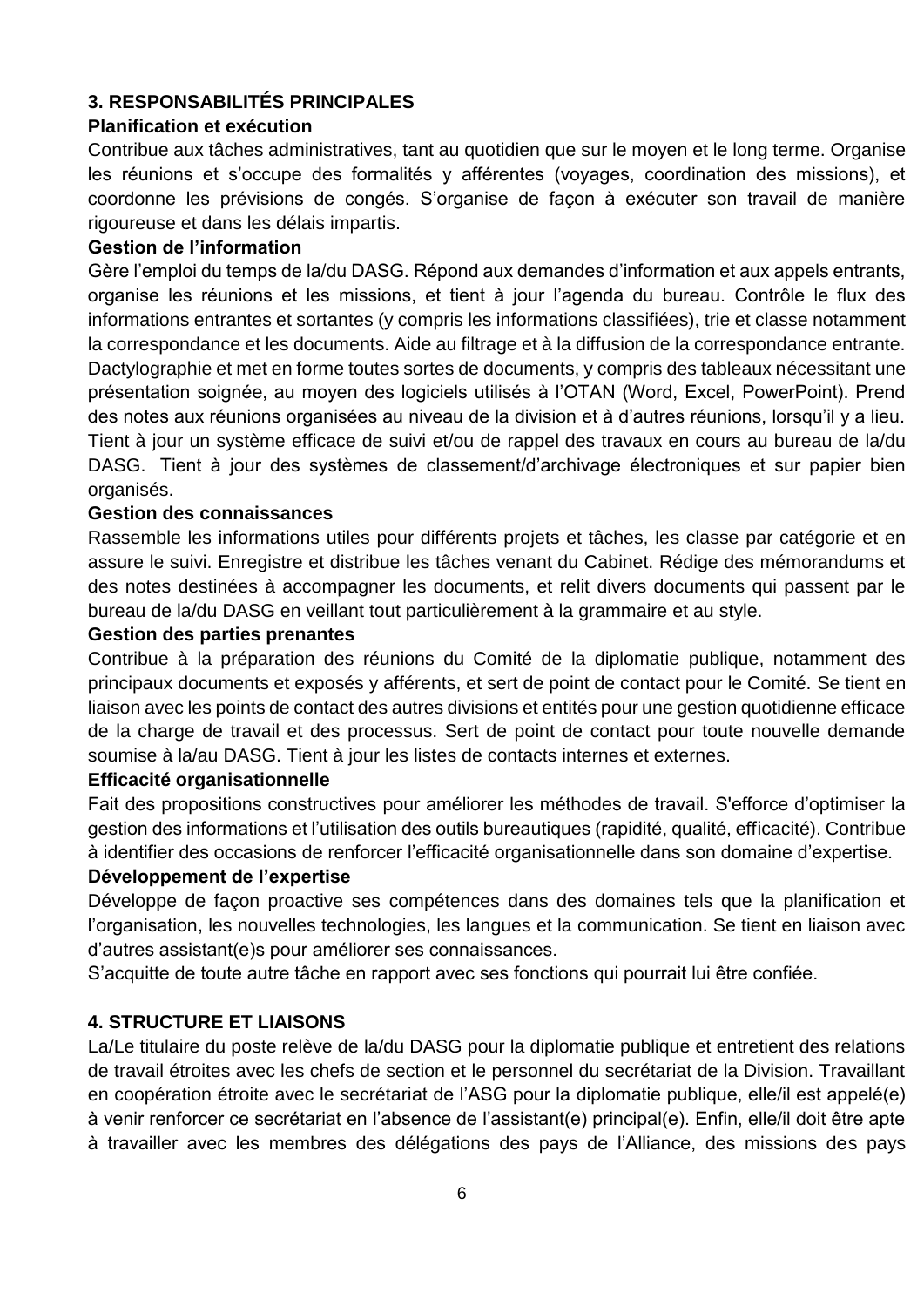partenaires, des différentes divisions et directions du Secrétariat international, de l'État-major militaire international, ainsi qu'avec des prestataires externes.

Nombre de subordonné(e)s direct(e)s : sans objet.

Nombre de subordonné(e)s indirect(e)s : sans objet.

# **5. COMPÉTENCES**

La/Le titulaire du poste doit faire preuve des compétences suivantes :

- Clarté et précision : vérifie son travail.
- Souci du service au client : s'engage personnellement à résoudre les problèmes.
- Empathie : écoute activement.
- Flexibilité : agit avec flexibilité.
- Initiative : fait preuve de décision dans les situations où il faut agir sans attendre.
- Compréhension organisationnelle : comprend la structure de l'Organisation.

Travail en équipe : exprime des attitudes et des attentes positives concernant l'équipe ou les membres de l'équipe.

# **6. CONTRAT**

### **Contrat proposé (hors détachement) : contrat d'une durée déterminée de trois ans ; qui pourra être suivi d'un contrat de durée indéterminée.**

Clause contractuelle applicable :

Conformément au Règlement du personnel civil de l'OTAN, la personne retenue se verra offrir un contrat d'une durée déterminée de trois ans, qui pourra être suivi d'un contrat de durée indéterminée.

Si la personne retenue est détachée de l'administration d'un État membre de l'OTAN, elle se verra offrir un contrat d'une durée déterminée de trois ans, qui, sous réserve de l'accord des autorités nationales concernées, pourra être reconduit pour une période de trois ans maximum. À ce poste, la durée de service d'un agent détaché n'excède pas six ans.

Les agents en fonction se verront offrir un contrat conforme aux dispositions du Règlement du personnel civil de l'OTAN.

# **7. PROCESSUS DE RECRUTEMENT**

On notera que seules les candidatures de ressortissant(e)s de pays de l'OTAN pourront être acceptées.

Les candidatures doivent être soumises via l'un des liens suivants :

- Pour les membres du personnel civil de l'OTAN seulement : veuillez postuler via [le portail](http://nato.taleo.net/careersection/1/jobsearch.ftl?lang=en)  [interne de recrutement](http://nato.taleo.net/careersection/1/jobsearch.ftl?lang=en) ;
- Pour tous les autres candidats : www.nato.int/recruitment

Veuillez noter : Au moment des entretiens, les candidat(e)s seront invité(e)s à présenter des justificatifs de leur formation et de leur expérience professionnelle pertinentes pour ce poste. La nomination se fera sous réserve de la délivrance d'une habilitation de sécurité par les autorités du pays dont le/la candidat(e) retenu(e) est ressortissant(e) et de l'approbation de son dossier médical par le/la médecin conseil de l'OTAN.

Pour plus d'informations concernant le processus de recrutement et les conditions d'emploi, veuillez vous référer au site suivant. http://www.nato.int/cps/en/natolive/recruit-hq-e.htm.

# **8. INFORMATIONS COMPLÉMENTAIRES**